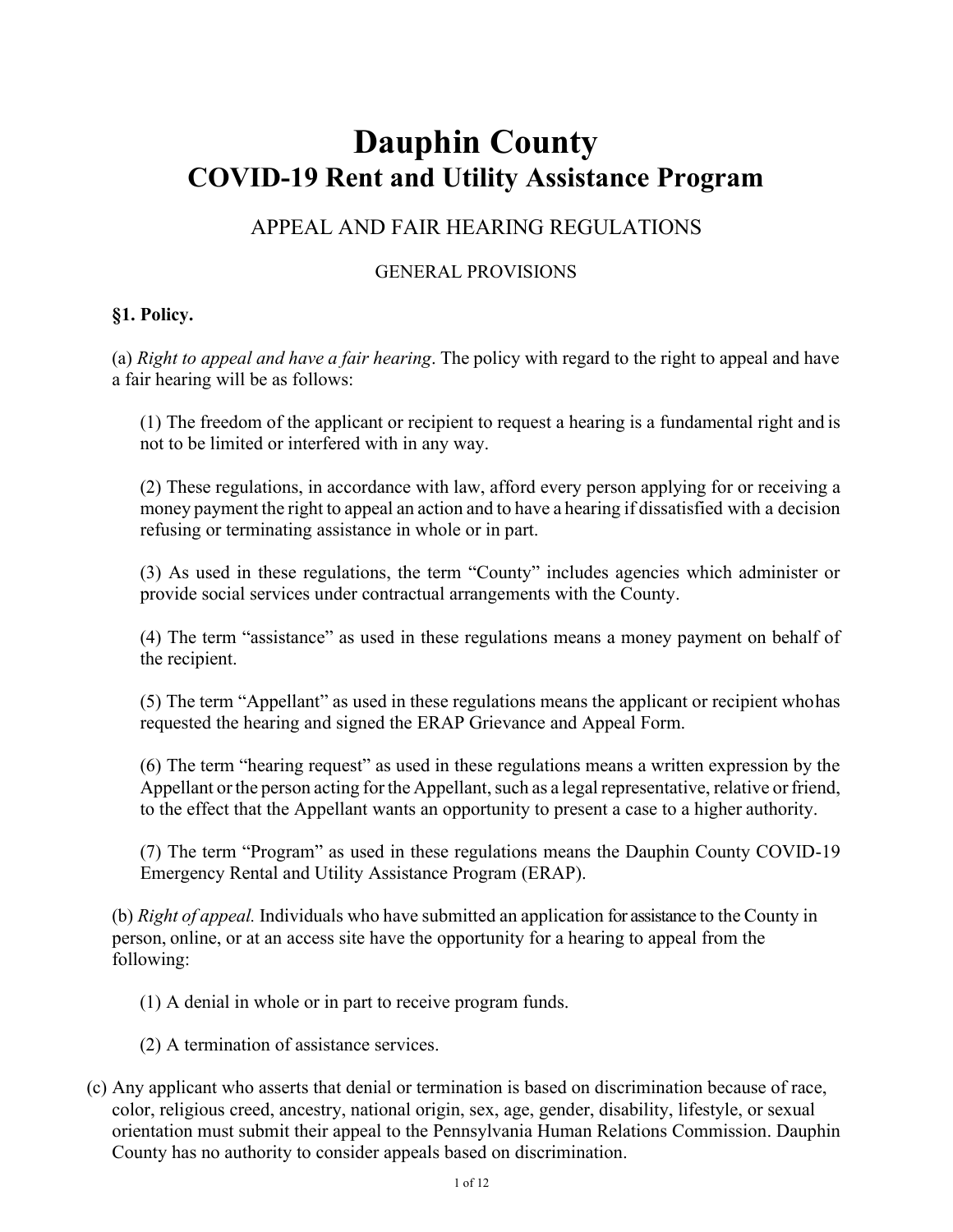(d) *No right of appeal.* An appeal will be summarily dismissed by Dauphin County under the following circumstances:

(1) When the sole issue is one of State or Federal law requiring automatic grant adjustments for classes of recipients unless there is an error in the mathematical computation of the grant.

(2) The program has exhausted all available federal and state funding.

(3) The completed ERAP Grievance and Appeal Form is not submitted with the appeal.

(4) The appeal does not contain the contact information of the Appellant, or the appeal is filed by an unauthorized third party.

(5) Appeal is not submitted in a timely manner.

(e) *Objectives of appeals and fair hearings.* The objectives of appeals and fair hearing will be as follows:

(1) To afford applicants and recipients an opportunity for an impartial, objective review of decisions and actions.

(2) To settle the issue or issues raised by the Appellant in requesting a hearing and to produce a clear and definitive decision setting forth the findings of the County.

(3) To contribute to uniformity in the application of program regulations.

(4) To reveal aspects of program regulations that are deficient, inequitable, or constitute a misconstruction of law.

#### **§ 2. Requirements.**

(a) *Rights of the Appellant.* An Appellant has the right to attend the hearing, and hearings will be held virtually/online whenever possible. An Appellant may self-represent or be represented by an attorney or other person. If the Appellant is represented by another person, the representative's name and contact information must be submitted on the ERAP Grievance and Appeal Form. The hearing examiner may limit the number of persons in attendance at the hearing if space limitations exist. The Appellant or representative, if any, have the following rights:

(1) To present evidence, to bring witnesses or documents, and to confront and cross-examine witnesses the County, administering agency or social service provider will produce to support its decision or action.

(2) To request a subpoena from the hearing officer for the production of evidence or witnesses that are essential in obtaining necessary facts.

(3) To examine prior to the hearing, as well as during the hearing, documents which the County, administering agency or social service provider will introduce as evidence in the hearing as well as the contents of the case files pursuant to 55 Pa. Code  $\S$  105.5 or appropriate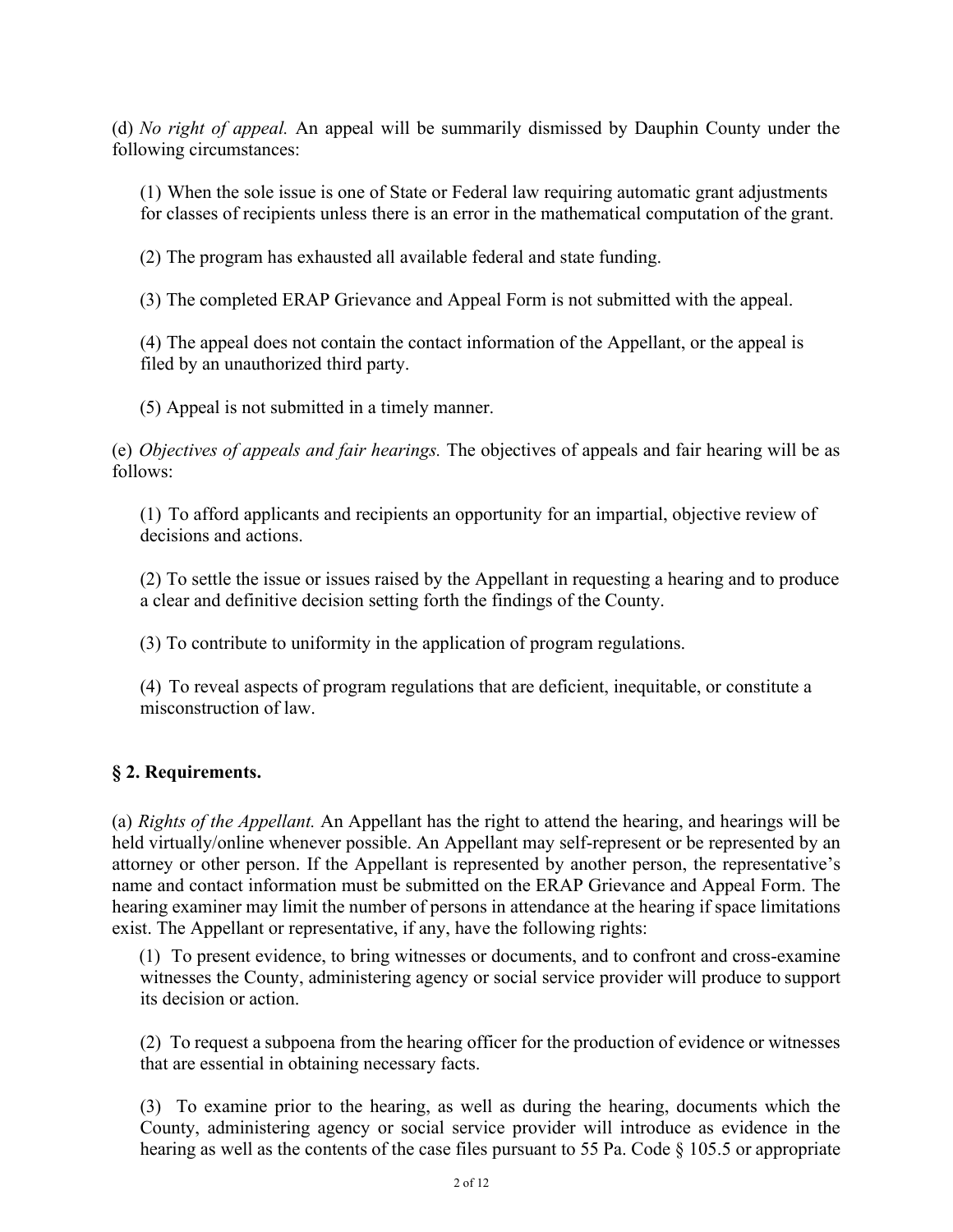confidentiality regulations for the program.

(i) If the Appellant requests material from the case file, the hearing officer will determine prior to the date of the hearing, whether the material is relevant and whether it tends to support the position of the Appellant.

(ii) The hearing officer will refuse access to irrelevant material, but will allow access with appropriate safeguards to relevant, confidential information which supports the position of the Appellant. If the County, agency, or provider wishes to protect the confidentiality of such relevant information, in spite of the decision of the hearing officer, it must request a protective order from the County Solicitor. The case record material will be made available on as early a date as possible prior to the hearing so that the Appellant or representative shall have ample opportunity to review the evidence of the County or that of the administering agency or social service provider and prepare their case.

#### **§ 3. Time limitations on right to appeal.**

(a) An applicant or recipient must exercise the right of appeal *within the following time limits.*  Appeals which do not meet the following time limitations will be dismissed without a hearing:

(1) Thirty (30) days from the date of written notice of a decision or action by the County denying or terminating services.

(2) Sixty (60) days from the date of a decision or action by the County when they did not send written notice because the notice was not required or sixty (60) days from their failure to act.

(3) When the County fails to send written notice, which was required of the action and of the right of appeal or because of administrative error or failure to take corrective action that should have been taken, the Appellant shall have the right of appeal and shall exercise that right in writing after sixty (60) days, but not longer than six (6) months, only if Appellant signs an affidavit stating the following:

(i) The client did not know of his right of appeal or believed the problem was being resolved administratively; and

(ii) The client actually believes the County erred in its actions; and

(iii) The appeal is being made in good faith. Appeals which do not meet the time limitations and requirements set forth in this paragraph will be dismissed without a hearing.

(b) *Final administrative action.* Final administrative action must be taken in hearings within thirty (30) days from the date of an appeal from a County decision affecting assistance.

(1) Final administrative action will include a hearing and subsequent decision by the hearing officer, and where the appeal of the Appellant is sustained, immediate implementation of the hearing decision by the County.

(2) If the Appellant has not received final administrative action within the specified time limits,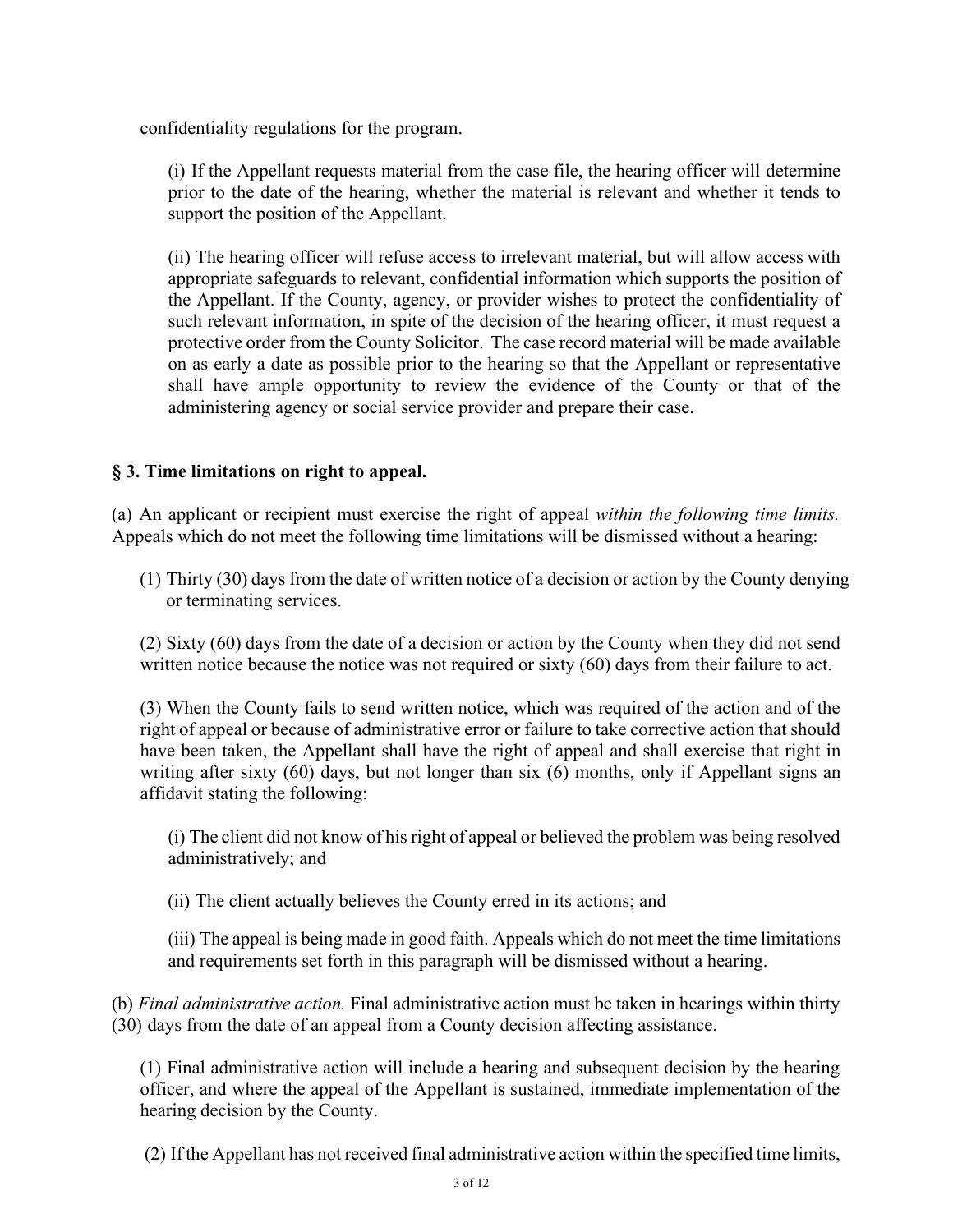the county will proceed in accordance with  $\S$  8(d).

#### **§ 4. Procedures.**

(a) *Requesting a hearing.* The following procedures govern requesting a hearing:

(1) *Aid to clients making appeals*. The County will provide whatever help the applicant/recipient needs in requesting a hearing. This may include the following:

(i) Clearly explaining the basis for questioned decisions or actions.

(ii) Explaining the rights and fair hearing proceedings of the applicant/recipient.

(iii) Providing the necessary forms and explaining to the applicant/recipient how to file the appeal and, if necessary, how to fill out the forms.

(iv) Advising the applicant/recipient that he or she may be represented by an attorney, relative, friend or other spokesman and explaining that he or she may contact the local bar association to locate the legal services available in the county.

(2) *Method of appeal*. Procedures relating to the method of appeal will be as follows:

(i) A hearing request must be made to the County which notified the applicant/recipient of its decision or action.

(ii) A request for a hearing must be made using the ERAP Grievance and Appeal Form and must specify the action appealed. Appellants may submit the form typed or handwritten. forms may be submitted by regular mail or email to the following address:

Rebecca A. McCullough, Esq., ERAP Hearing Officer Dauphin County Administration Building 2 S Second Street,  $4<sup>th</sup>$  floor Harrisburg, PA 17101 Phone: 717-780-6426 Email: [rmccullough@dauphinc.org](mailto:rmccullough@dauphinc.org)

(iii) Every appeal must bear the signature of the applicant/recipient. The appeal form may be electronically transmitted and electronically signed, in whole or in part, pursuant to the Pennsylvania Electronic Transactions Act, 73 P.S. § 2260.101 *et. seq*. and The Electronic Signatures in Global and National Commerce Act, 15 U.S.C.A. § 7001, *et. seq*. The effectiveness of such documents and signatures shall have the same force and legal effect as manually signed originals and shall be binding on the parties.

(b) *County hearing officer responsibility upon receipt of a hearing request*. The County hearing officer upon receipt of a hearing request shall:

(1) Date stamp the appeal document upon receipt and review the complaint of the Appellant to assure that the decision in question is appealable in accordance with program regulations and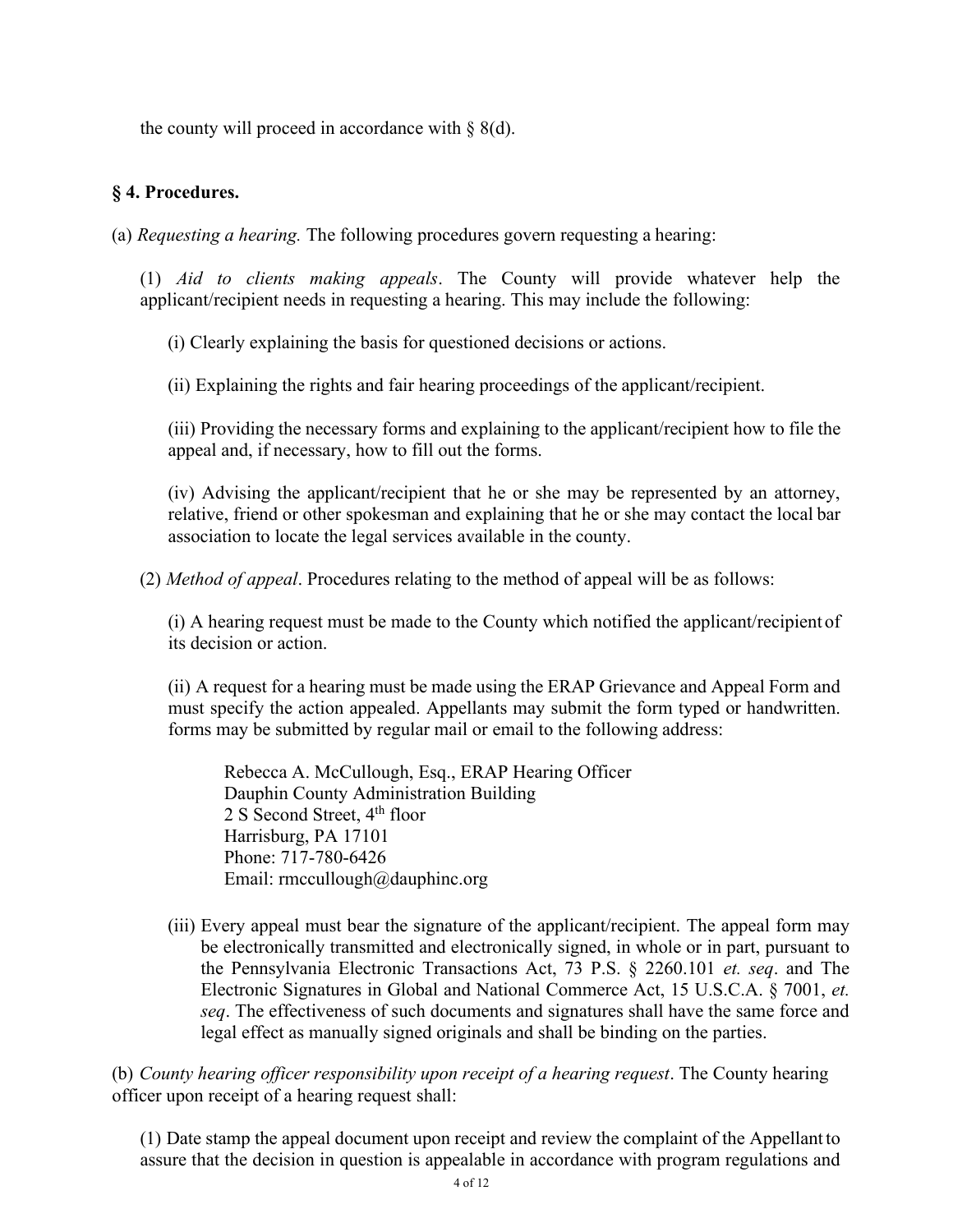policies and to determine what additional step, if any, should be taken to resolve the issue without a hearing.

(2) The County hearing officer may offer the Appellant the opportunity for an agency conference to resolve, if possible, the appeal. The Appellant shall be advised that the agency conference is optional and that it shall in no way delay or replace the fair hearing process. An agency conference may result in resolution of the dispute. If not, a fair hearing must still be held.

(c) *Appeal received from a proposed action.* Procedures for an appeal received from a proposed action will conform with the following:

(1) When an applicant/recipient responds to a written notice by requesting a hearing within the specified time period, the County hearing officer shall date stamp the form upon receipt and review the complaint. In cases in which a hearing is requested within the specified time period, assistance may be continued pending the hearing decision unless the applicant/recipient waives continuation of benefits, or at the discretion of the County.

(d) *County hearing officer responsibility after initial review.* If the issue of appeal is not resolved to the satisfaction of the Appellant after agency conference, if any, or if the Appellant wants to proceed with the hearing, the County hearing officer will do the following:

(1) Make available without charge to the Appellant or representative on as early a date as possible prior to the hearing the following:

(i) Information contained in the case record upon which the decision or action is based and which the County will introduce as evidence at the hearing as well as other case record materials which are relevant to the issues raised by the appeal.

(ii) The names of the county staff members and, if appropriate, the names of staff members of administering or provider agencies who will be present at the hearing. Staff members who are directly involved with making the decision or initiating the action must be present.

(2) *Communication with the hearing officer.* Procedures relating to communication with the hearing officer will be as follows:

(i) Until the time of the fair hearing, only the written notice of the County to the applicant or recipient or any other written statement used by the Appellant to request a hearing will be considered by the hearing officer in preparing for the hearing. Where there is no notice of the action of the County, the County, upon request of the hearing officer, will prepare a written explanation of its decision for the hearing officer with a copy sent to the Appellant or representative.

(3) After the written notice or other statement is submitted to the County, no further communication with the hearing officer prior to the hearing by the Appellant or the County, administering agency or provider agency regarding the appeal or the basis for the action of the agency will be permitted except as provided in  $\S$  4(b)(2), or to request continuances, or to withdraw the action or the appeal, or to request a subpoena of evidence or witnesses.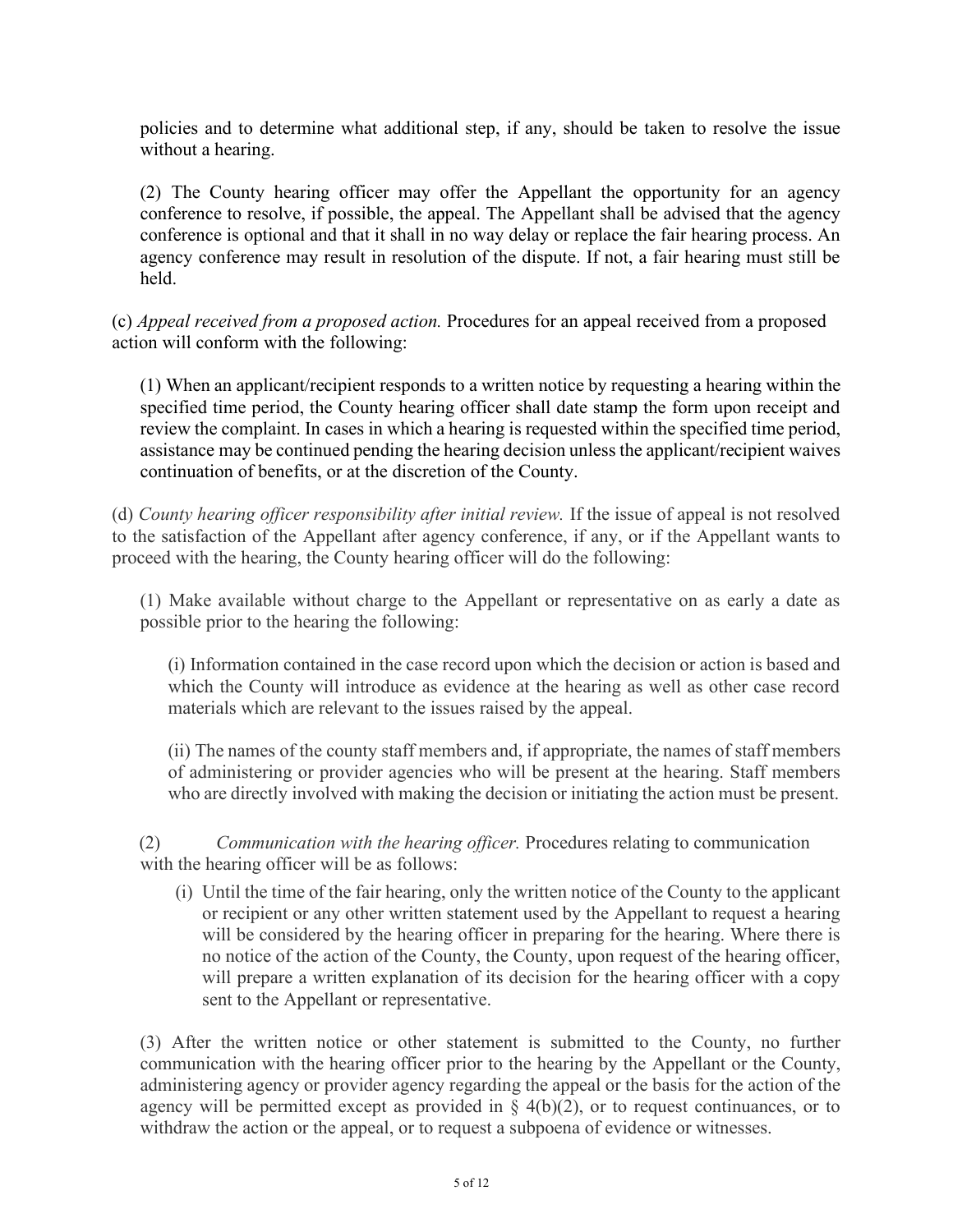## **§ 5. Interim assistance.**

When final administrative action has not yet been rendered within the applicable time limit, the County may authorize assistance to the Appellant during the appeal process at its discretion. The Appellant is not automatically entitled to this service.

**§ 6. Scheduling the hearing***.* Hearings will be scheduled in accordance with the following:

(a) Hearings will be scheduled to be held as soon as possible, allowing at least ten (10) days' notice to be given to the Appellant or representative or a lesser time if requested by the Appellant or representative.

(b) The Appellant who wishes to postpone the hearing shall contact the hearing officer and provide a reason for the request. The hearing officer may approve the request for postponement or continuation of the hearing. The hearing will be rescheduled as soon as possible.

(c) In cases where the Appellant is responsible for delaying the hearing process, the time limit for final administrative action is extended by the length of the delay.

(d) *Hearing withdrawn*. Hearing requests will be withdrawn only in accordance with the following: a request for a hearing can only be dismissed without a hearing when it has been withdrawn by the Appellant or authorized representative in writing. Under no circumstances may the County attempt to convince the Appellant to withdraw the appeal. Hearings may be automatically withdrawn if the issue is resolved via an optional agency conference.

(e) *Hearing abandoned.* Appeals will be considered abandoned in accordance with the following: if the Appellant or representative fails to appear at the scheduled hearing without good cause as determined by the hearing officer, the appeal will be considered to be abandoned and will be dismissed.

## **§ 7. Conducting the hearing***.*

(a) *Responsibilities of hearing officer.* The hearing will be held before a hearing officer. The hearing officer will be a qualified County official who has not been involved in any way with the decision or action in question. The responsibilities of the hearing officer in conducting the hearing are as follows:

(1) To conduct the hearing in an orderly but informal manner.

(2) To obtain from the Appellant and County staff members relevant testimony pertaining to the issues in question and to limit the testimony to that which has bearing on the issues involved.

(3) To provide the Appellant and the County representatives with the opportunity to present their case in an orderly manner, to present witnesses, to cross-examine witnesses and to advance pertinent facts or arguments.

(4) To assure that documents and records presented or referred to at the hearing are made part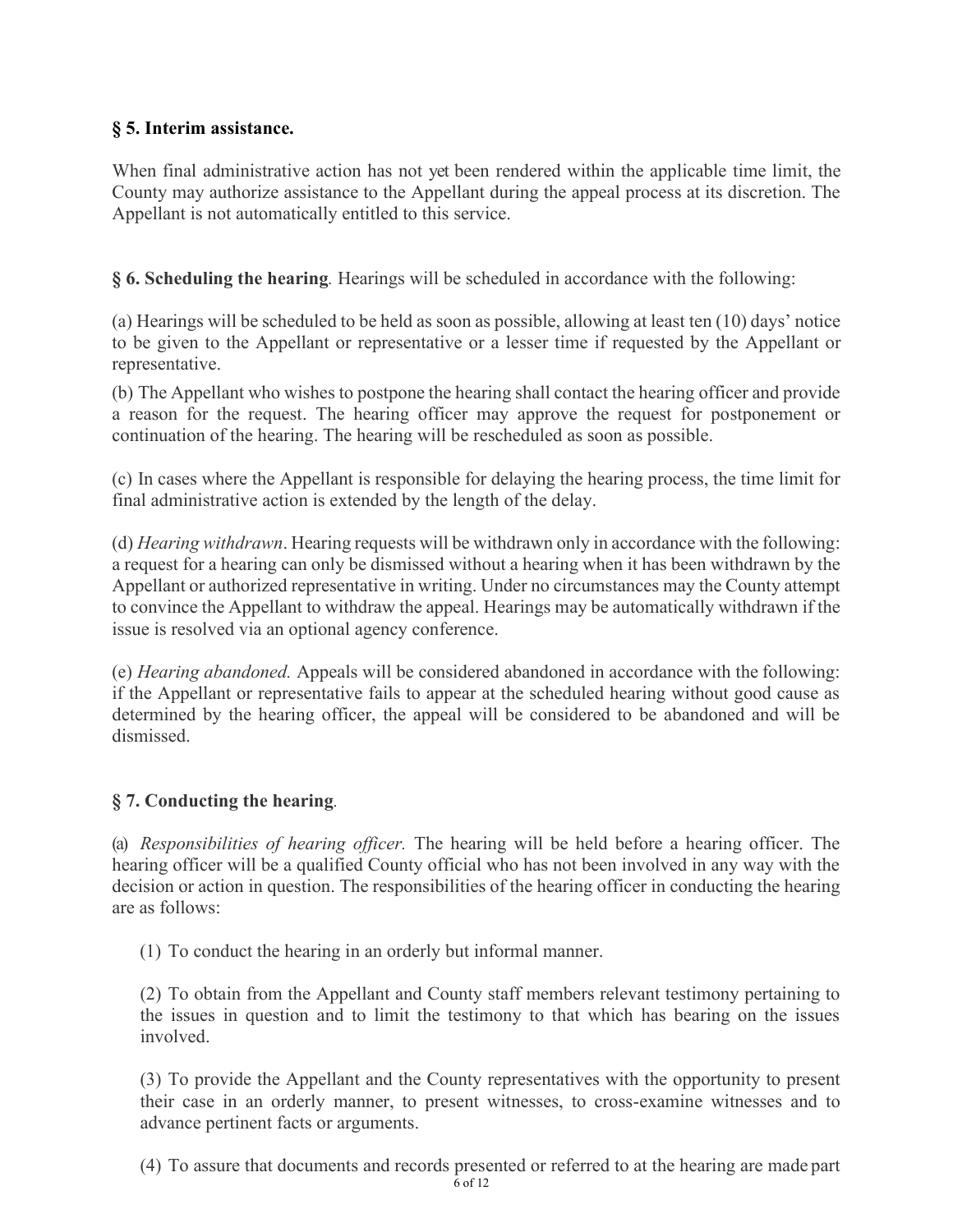of the hearing transcript. Persons at the hearing have the right to examine documents and records used as evidence.

(5) To render a decision based upon the facts and evidence as applied to the Program requirements.

(b) *Hearing proceedings.* Hearing proceedings will conform with the following order:

(1) The hearing officer will open with a statement of the purpose of the hearing, the procedure it will follow, who the deciding authority is and the way the decision will be transmitted to the Appellant.

(2) The hearing officer will ask the Appellant to state the issue or issues so that they are identified at the commencement of the hearing.

(3) The County will present its case, the facts and events leading to the decision which will be the basis for the decision or action, and the pertinent regulations and/or Program requirements involved.

(4) After a witness testifies, the Appellant or his representative may cross-examine the witness.

(5) The Appellant will present his case.

(6) After a witness testifies, the County or its representative may cross-examine that witness.

(7) The hearing officer may question any witness or party at any time.

(8) Before terminating the hearing, the hearing officer will ask the Appellant or representative whether he or she requires any further opportunity to speak or whether he or she has presented their case fully.

(9) The hearing officer may continue the hearing or adjourn it to another date. If the Appellant has requested a continuance or is in some other manner responsible for a delay, the time for final administrative action will be extended by the length of the delay.

(c) *Agency staff responsibility at the hearings*. The County and other agencies as appropriate will prepare for the hearing so that evidence considered in making the decision or taking the action which is at issue and evidence that supports that decision or action will be introduced at the hearing in an orderly and concise manner. Relevant information, which is presented at a hearing will include, but not be limited to, the following:

(1) Names, relationships, and ages of the persons affected, and the type of assistance involved.

(2) The decision or action which prompted the request for the hearing.

(3) Description of the relevant facts and events leading to the decision or action plus evidence to support the decision or action, including identification of the pertinent regulations or Program requirements applied in making the decision.

(4) Detailed computation of the grant, allowances, and income, before and after implementation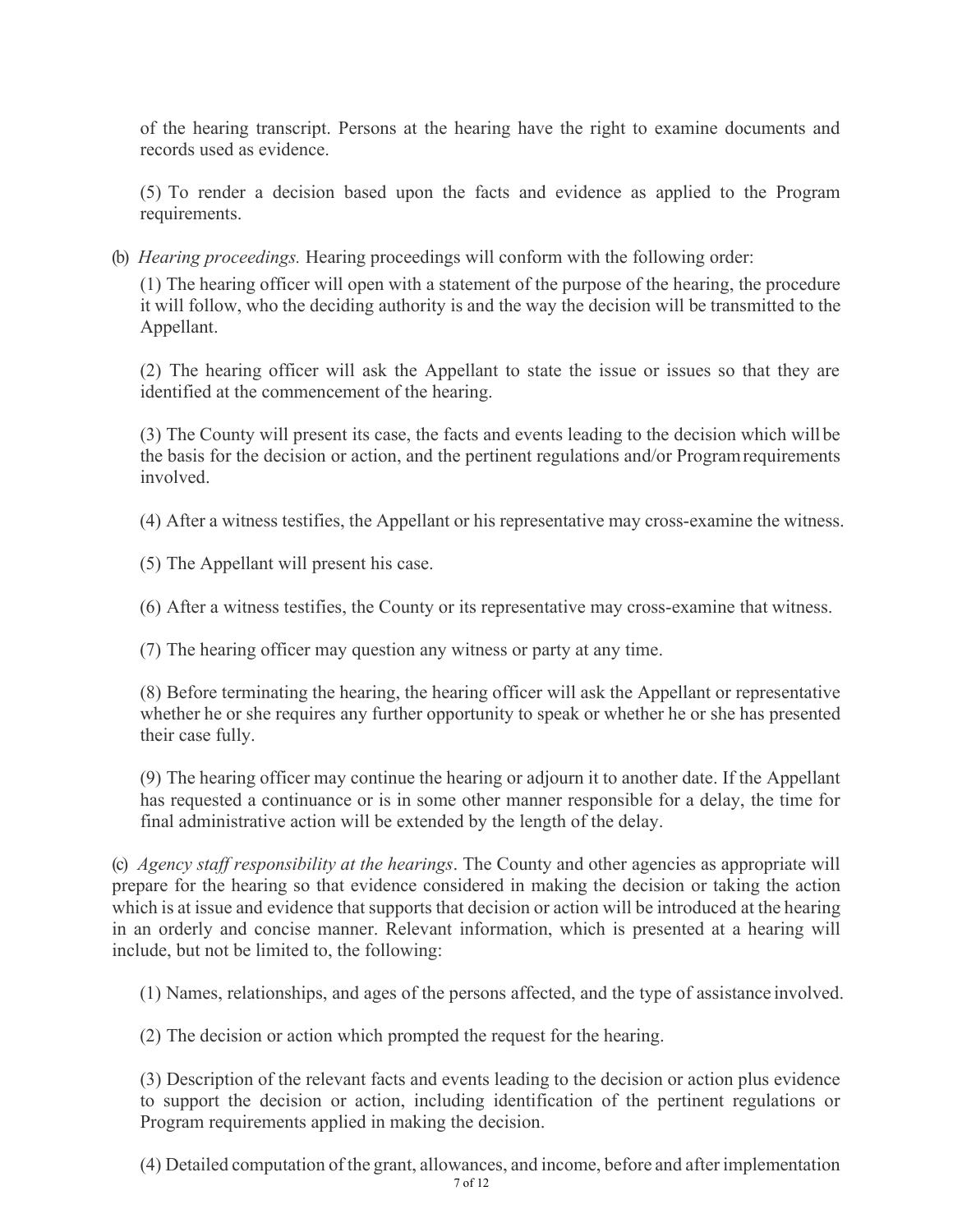of the agency decision or action.

(d) The County or other appropriate agency may be assigned legal representation at a hearing. When an attorney is assigned, the County will make available the evidence it possesses regarding the decision and situation of the Appellant plus additional information the attorney may request to prepare the case. The attorney will then be responsible for seeing that relevant testimony, evidence and the like is introduced at the hearing.

(e) Since the hearing decision will be based solely on the information presented at the hearing, failure to introduce relevant evidence may result in an adverse decision if the evidence presented is inadequate to support the decision.

(f) At the time of the hearing, the County will be responsible for seeing that their case record contains current information on the issue or issues at question.

**§ 8. Hearing Decisions.** Hearing decisions will conform with the following:

#### (a) *Hearing authority*.

(1) The hearing authority will be a representative of the Dauphin County Human Services Department.

(2) The designated hearing officer will have the delegated authority from the County to make the decision on the appeal. Decisions will, therefore, be rendered in the name of the County and will be binding on the County. Administering or provider agencies involved shall be similarly bound by the decision of the designated hearing officer, subject to their right to appeal from that decision to a Court of competent jurisdiction. Provisions of the decision will be promptly carried out.

(3) The function of the hearing officer in rendering a hearing decision will be as follows:

(i) To determine the facts.

(ii) To determine the appropriate regulations and/or Program requirements that apply.

(iii) To determine the action that should be taken in relation to the established facts and correct application of regulations and Program requirements.

(4) The hearing officer may not render a decision on the validity of a departmental regulation nor may she invalidate or modify a departmental regulation. The hearing officer must, when necessary, interpret regulations when regulations are ambiguous. Hearing decisions receiving final administrative action are restricted to the case at issue and do not create a precedent or apply to an entire class unless the hearing involves an entire class.

(b) *Basis for hearing decision*. Hearing decisions will be based on the following:

(1) The hearing officer will restrict her decision to the hearing record, which will consist of testimony and exhibits introduced into the hearing and the notice of action taken by the County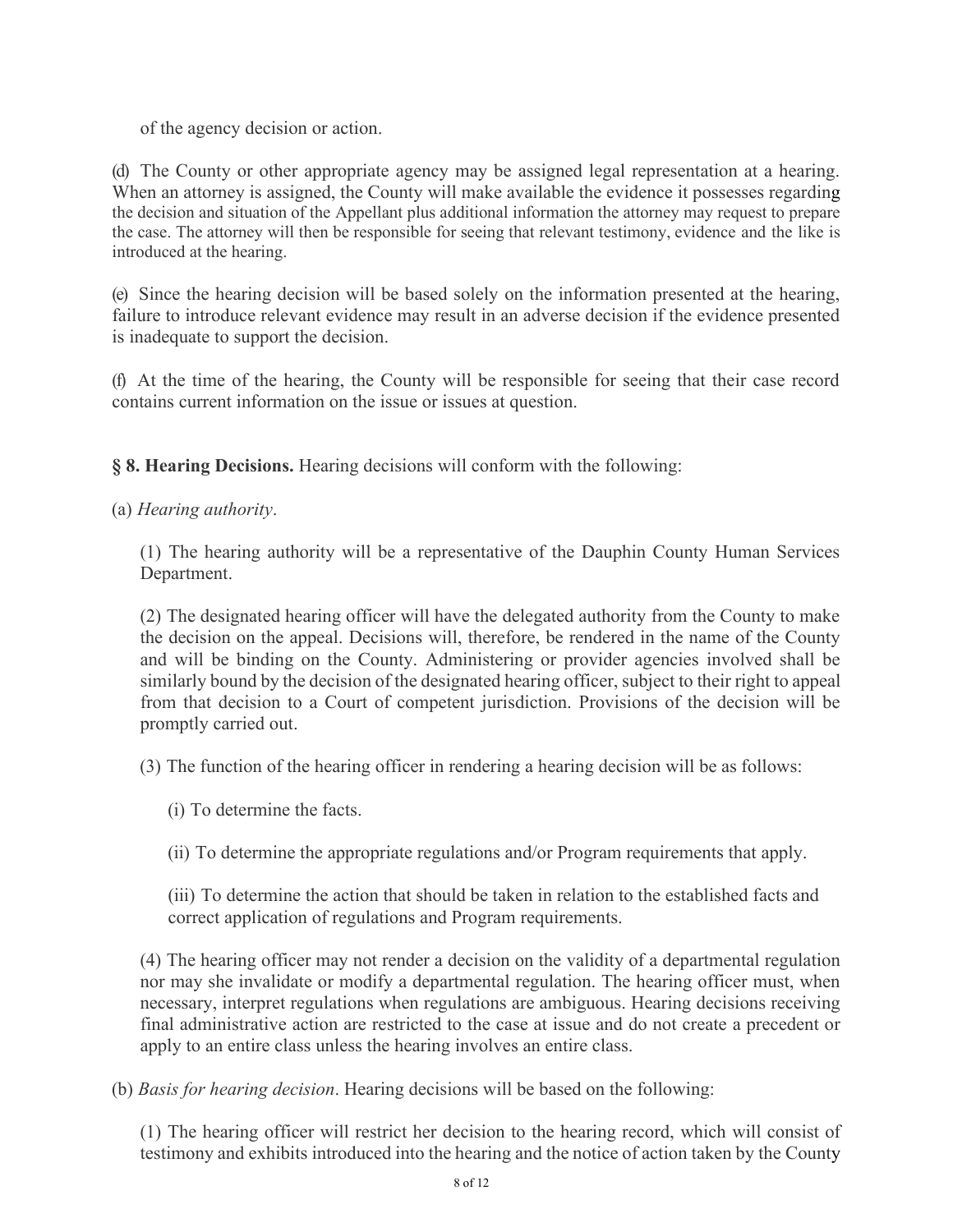and the appeal of the Appellant. The hearing officer will make adjudication in accordance with regulations established by the County.

(2) Briefs and exhibits will be due at the time of the hearing. If either the County or the Appellant wishes to present additional exhibits after the conclusion of the hearing, the hearing officer may allow the record to be kept open for no longer than five (5) working days. Copies of exhibits introduced into the record, after the conclusion of the hearing, will be given to the hearing officer, the appellee, the Appellant or representative. Briefs may be accepted no later than five (5) working days, unless the Appellant provides the hearing officer with an affidavit that the Appellant has requested information from a third party which cannot be provided within five (5) working days. If the Appellant or representative is waiting for information from a third party, a delay beyond five (5) days will extend the time for final administrative action by the length of the delay.

(c) *Notice of decision*. Notices of hearing decisions will conform with the following:

(1) The notice of decision will specify the reasons for the decision and identify the supporting evidence. The notice of decision will also specify the eligibility of the Appellant and, if relevant, the amount of grant services for which the Appellant is eligible. In addition, it will inform the Appellant or provider of the right to appeal the decision to the County Human Services Director if dissatisfied with it.

(2) If an underpayment in the cash grant is involved, a corrective payment will be authorized retroactively to the date the incorrect action or inaction was taken or was not taken. When the hearing decision sustains a proposed adverse action of the County and assistance has been continued pending the hearing, overpayment will occur for assistance received immediately following the expiration of the advance notice period.

(3) When the proposed action of the County to reduce, suspend or terminate a grant is sustained, the action will be taken effective the first payment date, issuance date and the like whose deadline can be met following the decision.

(4) At the same time the written notice of decision is sent to the Appellant, copies will be sent to the County and the representative of the Appellant, if any. The hearing officer must sign the copies of the hearing decision letter.

(d) *Review by the County Dauphin County Human Services Director*. Review by the Dauphin County Human Services Director may be made under the following circumstances:

(1) The County Dauphin County Human Services Director will affirm, amend, reverse, or remand a hearing examiner's decisions. Reversal by the Dauphin County Human Services Director will be confined to matters of law and established Departmental policy; no findings of fact made by the hearing examiner will be subject to reversal. The Dauphin County Human Services Director may, however, remand the case to the hearing examiner for further findings of fact. If the decision of the hearing examiner is reversed, the reasons for the reversal will be provided to the Appellant in writing.

(2) Either party to a proceeding has ten (10) days from the date of the decision to request reconsideration of that decision by the Dauphin County Human Services Director. The request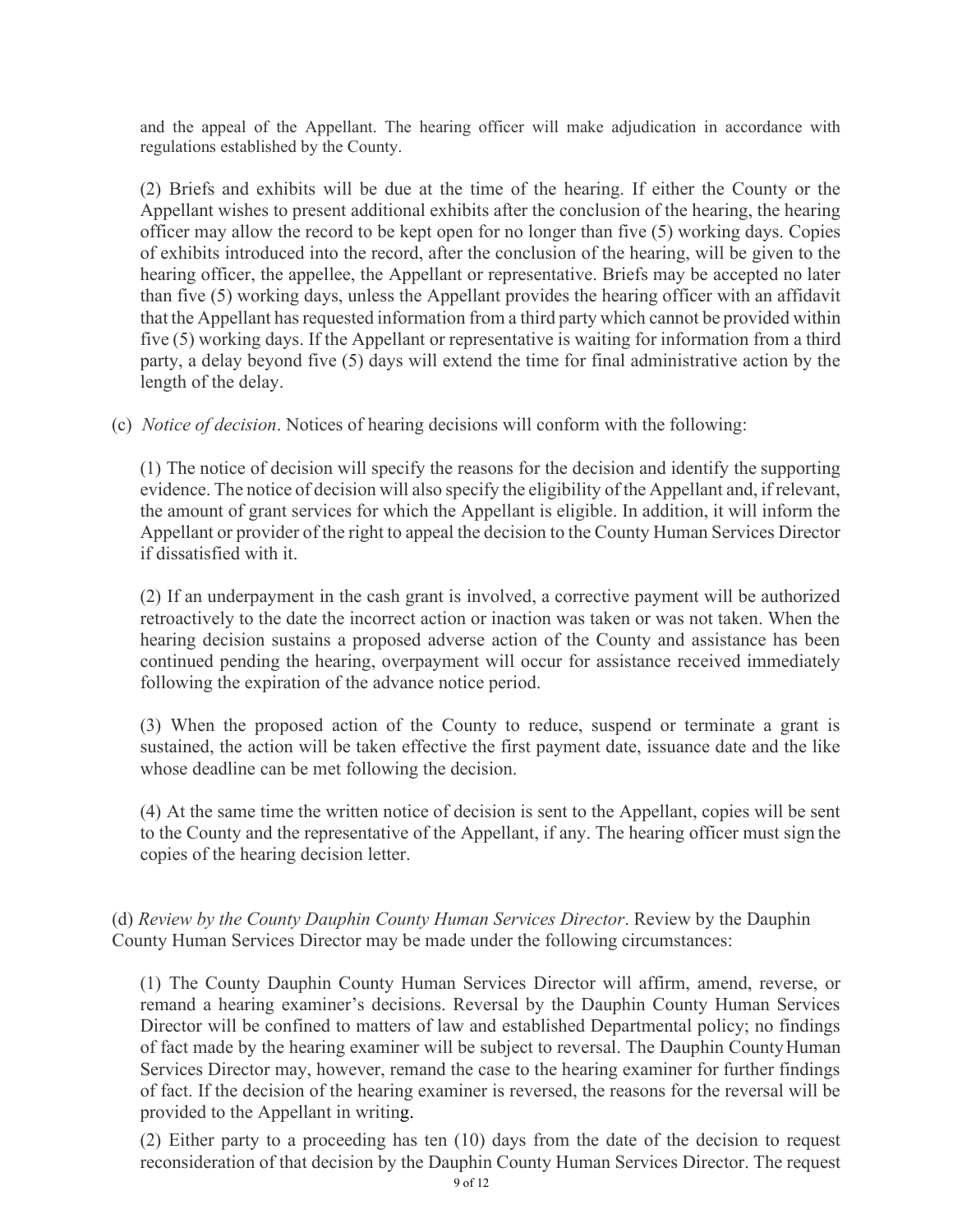must be in writing and must set forth in detail the basis upon which the request is made. The request should be addressed to the Dauphin County Human Services Director, who will, within ten (10) working days from the date the request is received, respond in writing to the request. The Dauphin County Human Services Director may affirm, amend, or reverse the decision, or remand the case to the hearing officer for further findings of fact. Actions taken by the Dauphin County Human Services Director will be confined to matters of law and established departmental policy; no findings of fact made by the hearing examiner will be subject to reversal. The Dauphin County Human Services Director may, however, remand the case for further findings of fact.

(e) *Records of hearing decisions.* The County will keep records of hearing adjudications which will contain the month and year of the decision, with a code for identification of the case, a statement of the issue, and excerpts of the decision setting forth the facts established at the hearing.

(f) *Appeal to local court system.* If an applicant wishes to further appeal a decision made by the Dauphin County Human Services Director, the appeal must be made to the local court system with appropriate jurisdiction (2 Pa.C.S. § 752). Appellant must file such appeal with the Dauphin County Court of Common Pleas.

#### **§ 9. Disqualification hearings***.*

The County shall be responsible for investigating individuals alleged to have committed an *intentional program violation* (such as making false or misleading statements) as defined under 7 CFR 273.16(c) (relating to disqualification for intentional program violation). The County reserves the right to disqualify an individual from receiving benefits if the individual has been found to make false or misleading statements or other related program violations. The County will provide the individual with a description of the disqualification penalties and a statement of which penalty applies. Investigations will be acted upon by a disqualification hearing, or referral to appropriate law enforcement or court of appropriate jurisdiction.

*(a) Finding of an intentional program violation.*

(1) If the hearing officer finds that the individual committed an intentional program violation, the County will notify the individual before disqualification. The notice will include:

- (i) The period of disqualification.
- (ii) The date disqualification will take effect.

(iii) The benefit amount the budget group/household will receive during the disqualification period.

(iv) The statement that, if the individual is not eligible for benefits in the program in which the intentional program violation occurred, the County will impose the disqualification effective on the date of the administrative disqualification hearing final order.

(v) The County will notify the remaining budget group/ household, if any, of the benefit/allotment they will receive during the disqualification period.